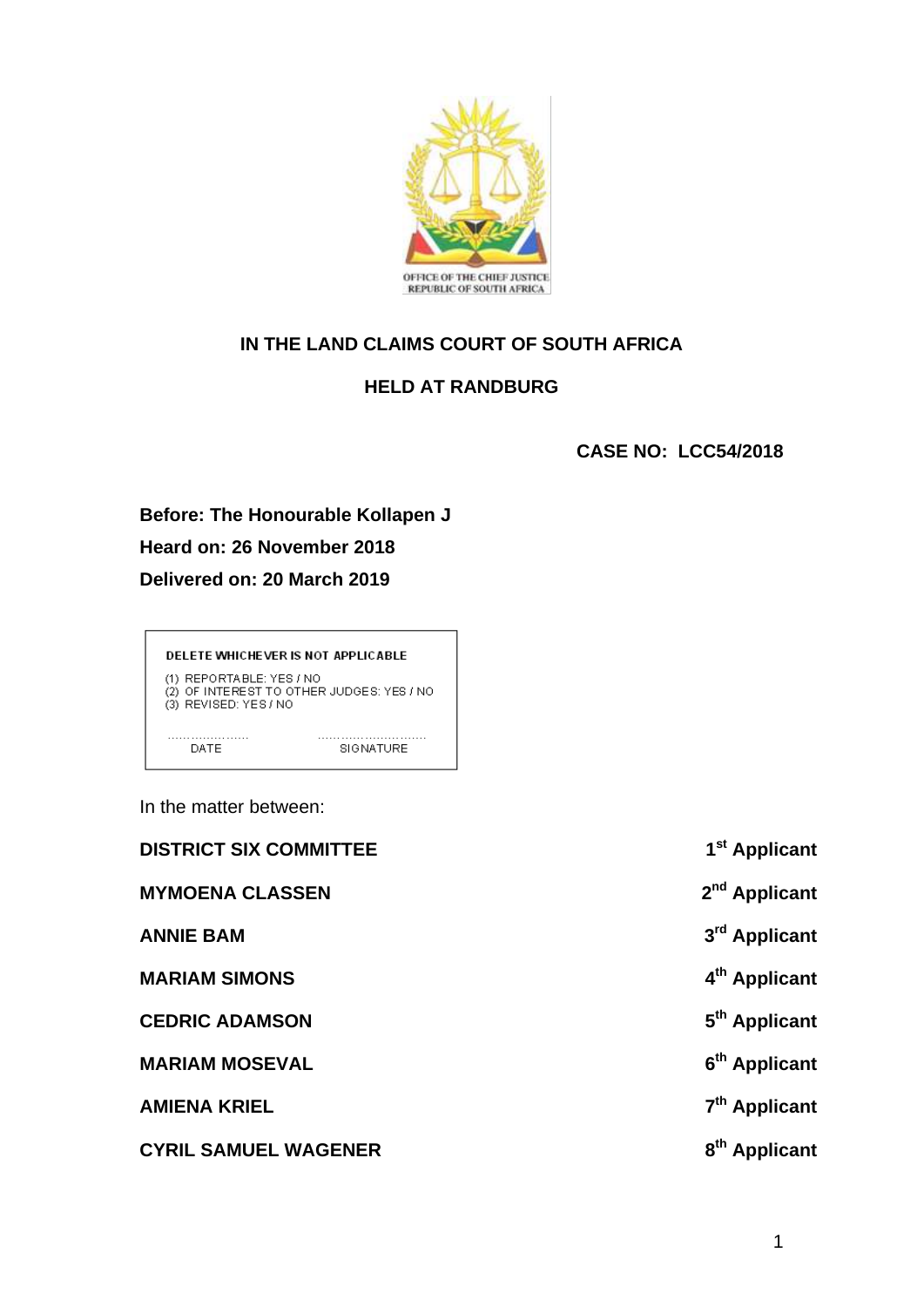#### **And**

| <b>MINISTER OF RURAL DEVELOPMENT &amp; LAND</b><br><b>REFORM</b>                              | 1 <sup>st</sup> Respondent |
|-----------------------------------------------------------------------------------------------|----------------------------|
| <b>COMMISSION ON RESTITUTION OF LAND RIGHTS</b>                                               | 2 <sup>nd</sup> Respondent |
| <b>CITY OF CATE TOWN</b>                                                                      | 3 <sup>rd</sup> Respondent |
| THE PREMIER OF THE PROVINCE OF WESTERN<br><b>CAPE</b>                                         | 4 <sup>th</sup> Respondent |
| GOVERNMENT OF THE PUBLIC OF SOUTH AFRICA                                                      | 5 <sup>th</sup> Respondent |
| THE TRUSTEES FOR THE TIME BEING OF THE<br>DISTRICT SIX BENEFICIARY AND REDEVELOPMENT<br>TRUST | 6 <sup>th</sup> Respondent |
|                                                                                               |                            |

#### **JUDGMENT**

#### **KOLLAPEN J**

- [1] This is an application that relates to the attempts by the former residents of District 6 to resolve and to bring to finality their claims to restitution, which arose out of the forced dispossession of their homes and properties in District Six in the 1960's.
- [2] District Six was a thriving community where people lived, dreamed, and made a life for themselves even in the face of what appeared to be insurmountable obstacles. In an affidavit filed in these proceedings, Professor Shamiel Jeppie associate professor in the Department of Historical Studies describes it as follows:-

"*District 6 at the turn of the century may have been poor, but it was undoubtedly a vibrant place. It was, arguably, one of the most cosmopolitan areas in the Cape, if not the whole of sub-Saharan Africa. Yet there were no examples of wide-scale racial or ethnic antagonisms. Bickford-Smith states that even if it cannot be said that working-class or community solidarity was ever achieved, the General strike Workers Union (G.W.U). and the District Six rate payers association (which eventually elected a Jew, Morris*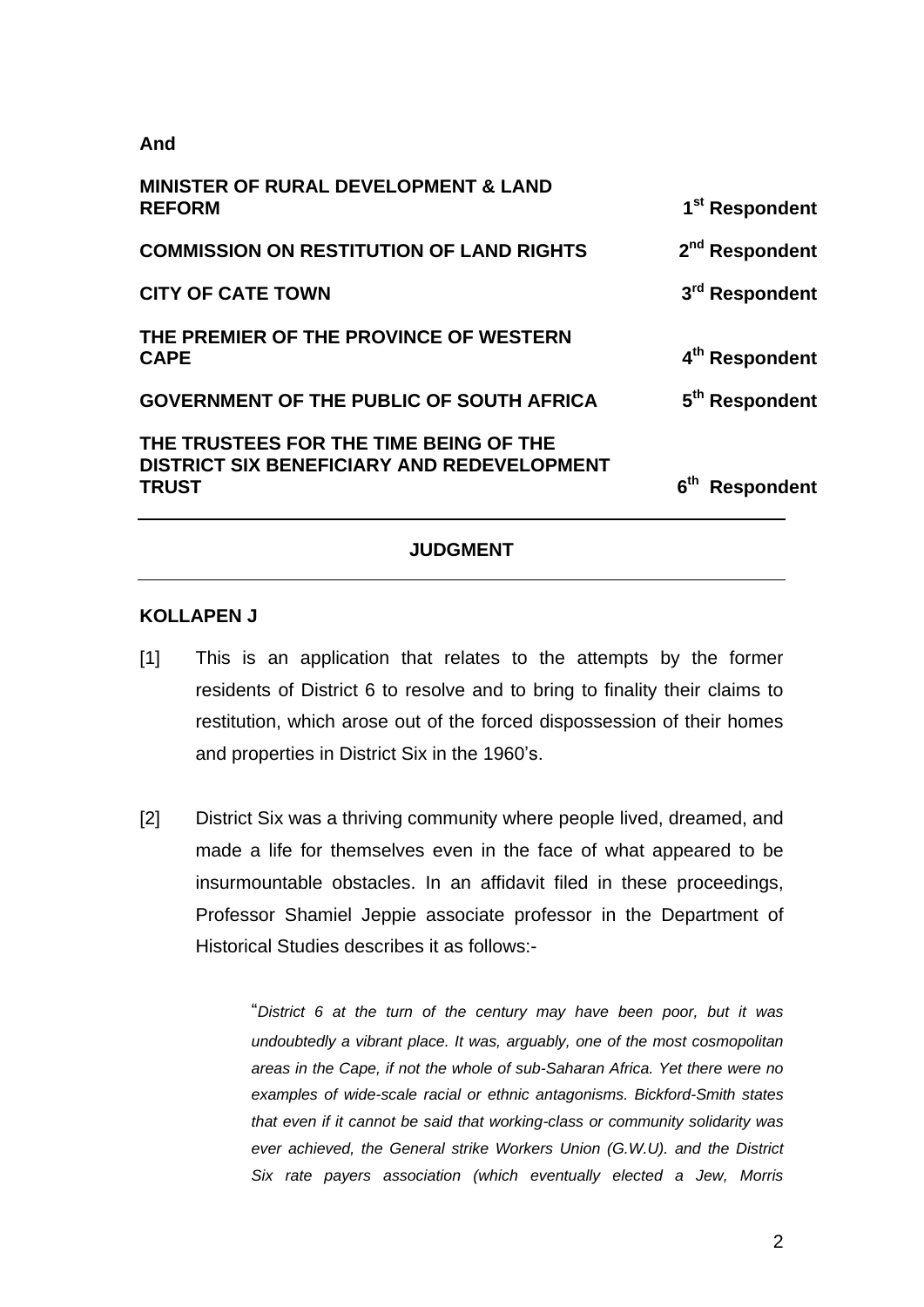*Alexander, and a Muslim, Abdhulla Abdurahman, to the Town Council) are just two examples of non-racial organisation that united residents across the potential divide of colours"*

- [3] Sadly, such a vibrant and cosmopolitan community was torn apart in more ways than one by the inhumane policy of forced removals implemented with such great efficiency and insensitivity by the apartheid State.
- [4] Professor Jeppie describes this process and its aftermath in the following terms:-

*District Six afforded its occupants a deep sense of place and belonging. As the pace of removals was accelerated, it was accomplished by a outburst of embittered literary and vocal response. Although the edifices of District Six have literally been crushed, an inimitable image and identity remain intact – in the words of an ex-resident, "you can take the people out of District Six, ou pe'llie, but you'll never take District Six out of the heart of the people" (Cape Towns, March 8, 1966)".*

*Whereas some of the economic and social costs of the razing of District Six may be ascertained, its toll upon individual lives and emotions is immeasurable. The inconvenience caused by the physical wrenching of people from long-time homes pales in the face of more prolonged and damaging psychological distress. Oral evidence, literary accounts and decades of newspaper reporting unite in their testimony to the fear, humiliation, bitterness and anger that accompanied the displacement. Not least among the consequences was fragmentation of the identity and heritage of a community, which had profound implications for its social, political and cultural expression.* 

[5] Our Courts have also recognised the devastating effects of forced removals and in *Land Access Movement of S A v Chairperson NCOP 2016(5) SA 635 (CC)* the Constitutional Court described its distressing effect in the following terms :-

> "*the ejection from homes; the forcible loss of properties; severing from kin, friends and neighbours; the wrenching of those affected from their beloved connection to place and community; immeasurable emotional and*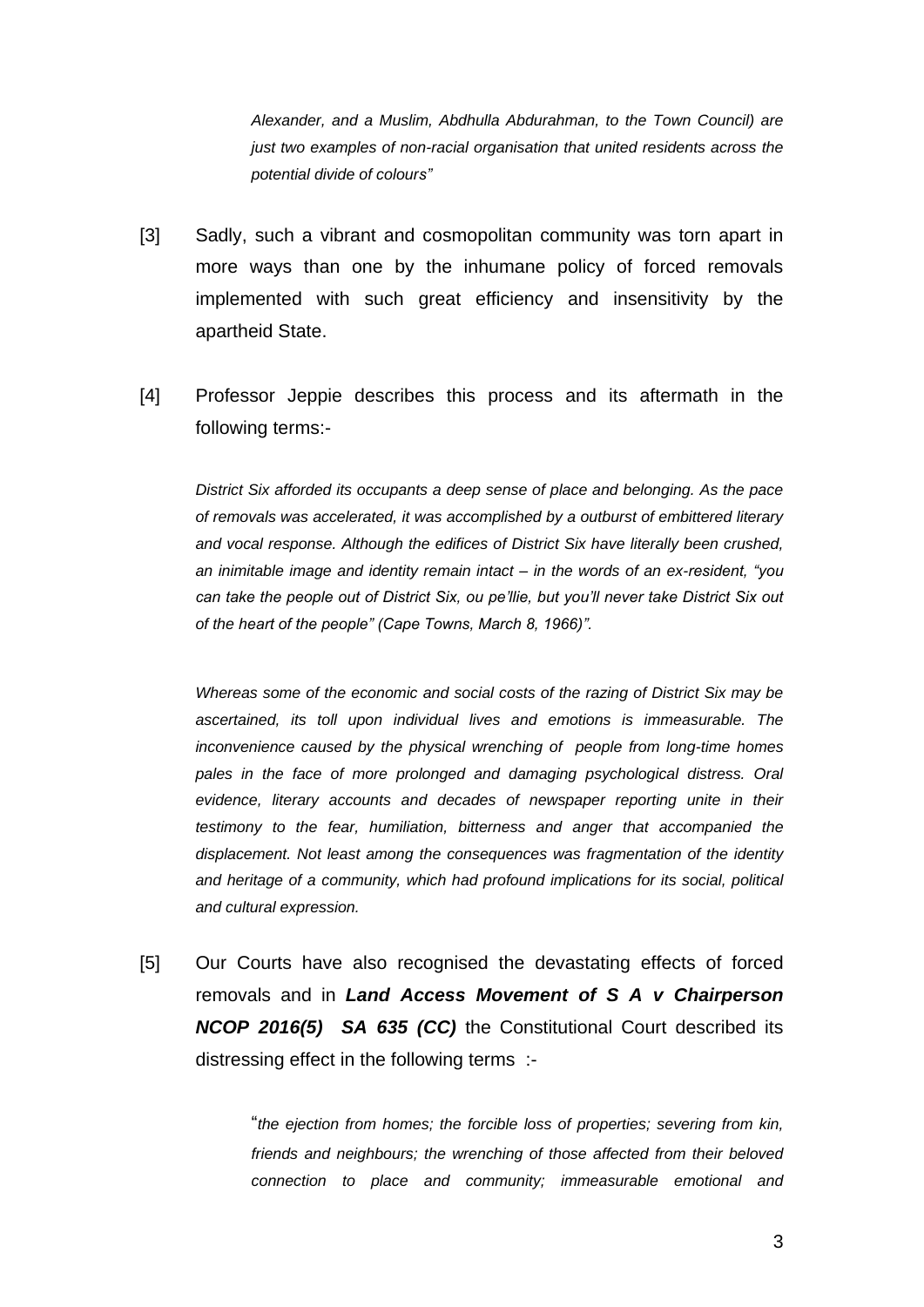*psychological trauma; and the searing bitterness of it all*. *Concomitant to this was an untold assault upon the dignity of those at the receiving end of this distressing treatment*."

- [6] The advent of constitutional democracy brought with it the hope that, to the extent possible, the suffering caused to this community would be recognised and appropriate mechanisms would be put in place to bring justice to those affected.
- [7] How as a society we dealt with our past was important in the psyche of a nation that had to come to terms with its past and chart a way for the future. Mohamed DP in *Azapo v President of the Republic of South Africa 1996(4) SA 672 (CC)* which dealt with the Truth and Reconciliation process spoke of the need for victims of human rights violations to come forward , unburden what has happened to them and to receive the collective recognition of a new nation that they were wronged.
- [8] To this end and in so far as it relates to the dispossession of property as a result of past discriminatory practises the Constitution provides in Section 25 (7) thereof that :-

"*A person or community dispossessed of property after 19 June 1913 as a result of past racially discriminatory laws or practices is entitled, to the extent provided by an Act of Parliament, either to restitution of that property or to equitable redress*."

[9] The Restitution of Land Rights Act No 22 of 1994 in turn creates the legal framework for the submission of claims and the provision of restitution for those who lost rights in property as a result of racial discriminatory practises of the past. It is common cause that the claimants have had their claims recognised by the Respondents and have opted for restitution in the form of the restoration of land in District Six.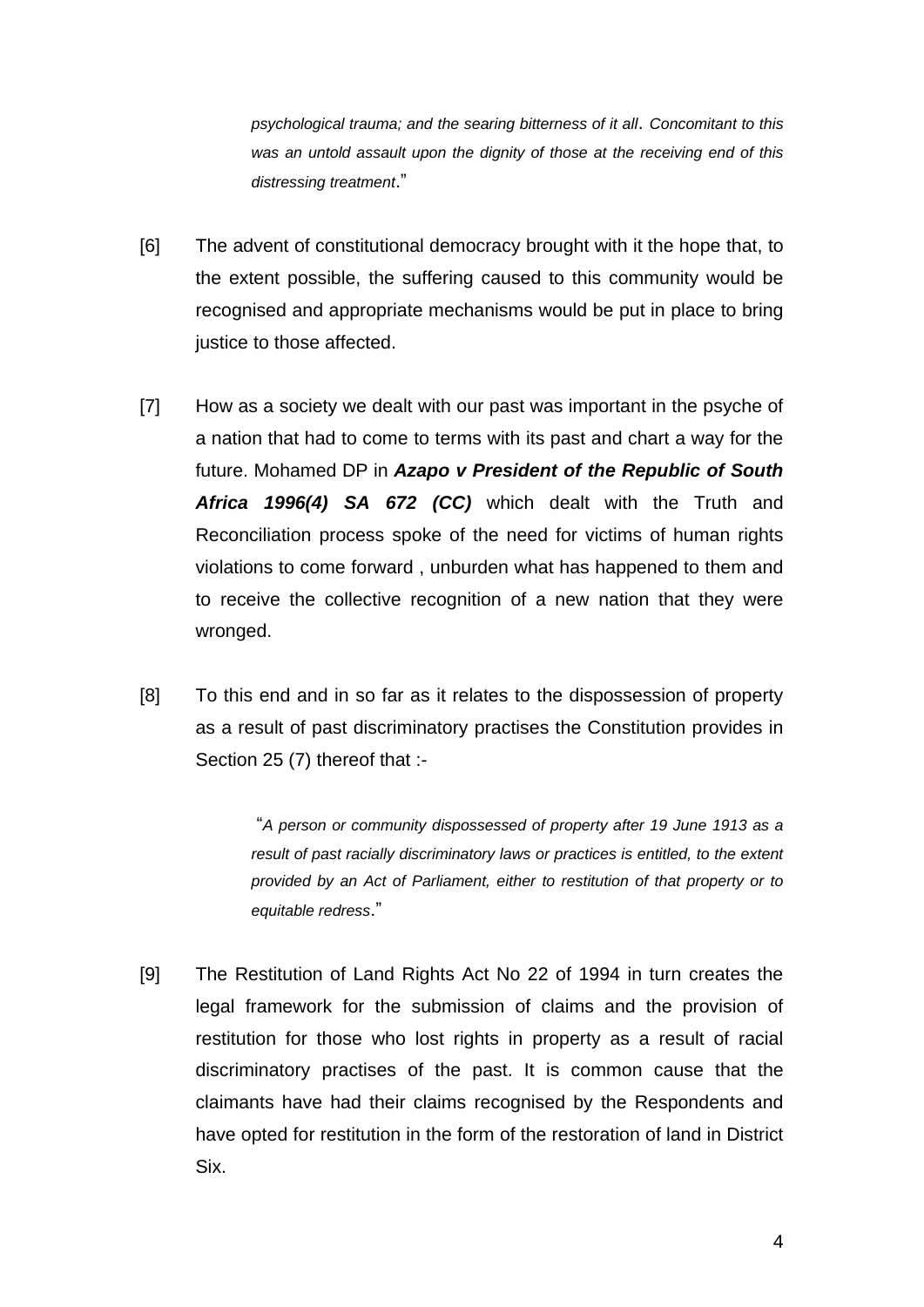It is against this social, historical and legal context that the facts in this matter and the relief sought by the Applicants must be considered.

#### **The facts**

- [10] Following the coming into operation of the Restitution Act, some 2760 claimants lodged claims in respect of District 6 by the 31 December 1988. Of these some 1380 verified claimants opted for restitution in the form of financial compensation and have received that financial compensation.
- [11] 1216 claimants opted for land restoration in the District 6 area and in 2000; the  $1<sup>st</sup>$  and  $2<sup>nd</sup>$  Respondents undertook to provide these claimants with a home in District Six.
- [12] To date some 139 residential units have been completed while a further 108 residential units are under construction but not completed.
- [13] Thus, on a simple arithmetical basis there are some 969 claimants (some 80% of those who were promised a home) who still have no idea of when their home will be available and ready for occupation.
- [14] While there is a dispute as to whether the  $1<sup>st</sup>$  and  $2<sup>nd</sup>$  Respondents have violated the rights of the Applicants and are in breach of their obligations in terms of both the Constitution and the Restitution Act , there is no dispute that the large majority of claimants still wait in expectation of their restitution claims being satisfied.
- [15] It is also so that the manner in which the question of restitution was approached was unique in that it saw the collaboration of the State and representatives of the claimant community in the manner and the mechanics of how restitution was to unfold. Thus, development plans for the area were produced as a result of close interaction between the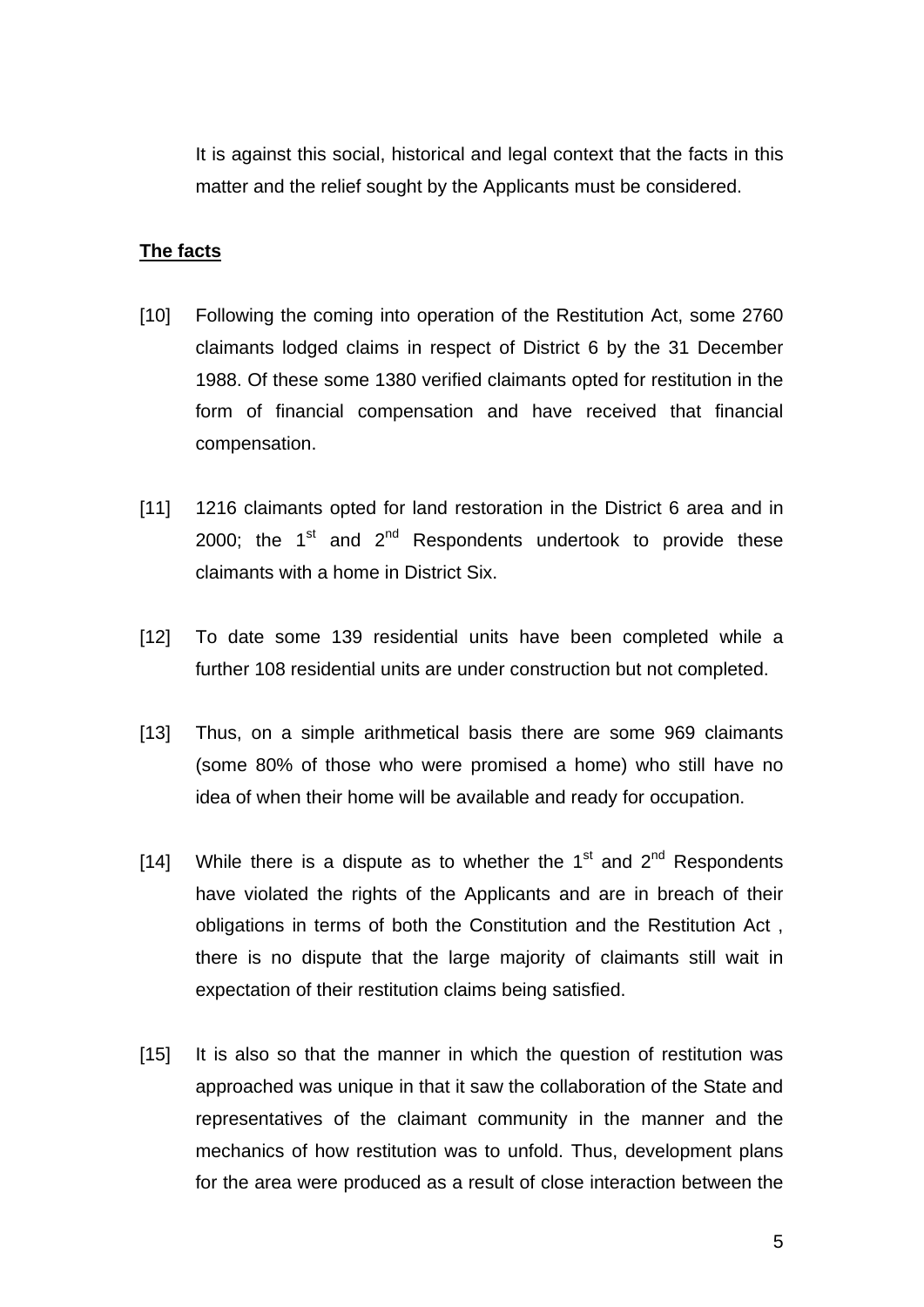State and the representatives from time to time of the claimant community.

- [16] In this process, there were difficulties that emerged over time that related to who the representatives of the claimant community were , the kind of development that was desirable to the claimant community and such like matters. I have no doubt that this may have caused some delays along the way and is a matter I will return to later as the Respondents place significant reliance on this process and the difficulties that emerged , in contending that they are not in breach of their constitutional and legal obligations to the claimants .
- [17] It is against that background that the Applicants seek the following relief:-
	- 1. *Declaring that the failure of the first, second and fifth Respondents t provide restitution to District Six claimants who lodged valid claims by 31 December 1998 constitutes a violation of the rights of those claimants ("the claimants"), and a breach of the obligations of those Respondents in terms of section 7(2). Section 25(7) and section 237 of the Constitution, and in terms of the Restitution of Land Rights Act;*
	- 2. *Directing the First Respondent to formulate without delay and consultation with the body of claimants and an interested organs of State, a reasonable plan and programme ("the plan") which it will implement in order to satisfy the restitution claims of the claimants, which plan must provide:*
		- 2.1 *An indicative conceptual layout for the redevelopment of District Six with sufficient detail to determine the number and layout of the residential units to be allocated to claimants;*
		- 2.2 *Specific details of how the plan is to be funded, including the budget to be allocated by the Respondents for execution of the plan and the precise means by which extrinsic funding is to be secured;*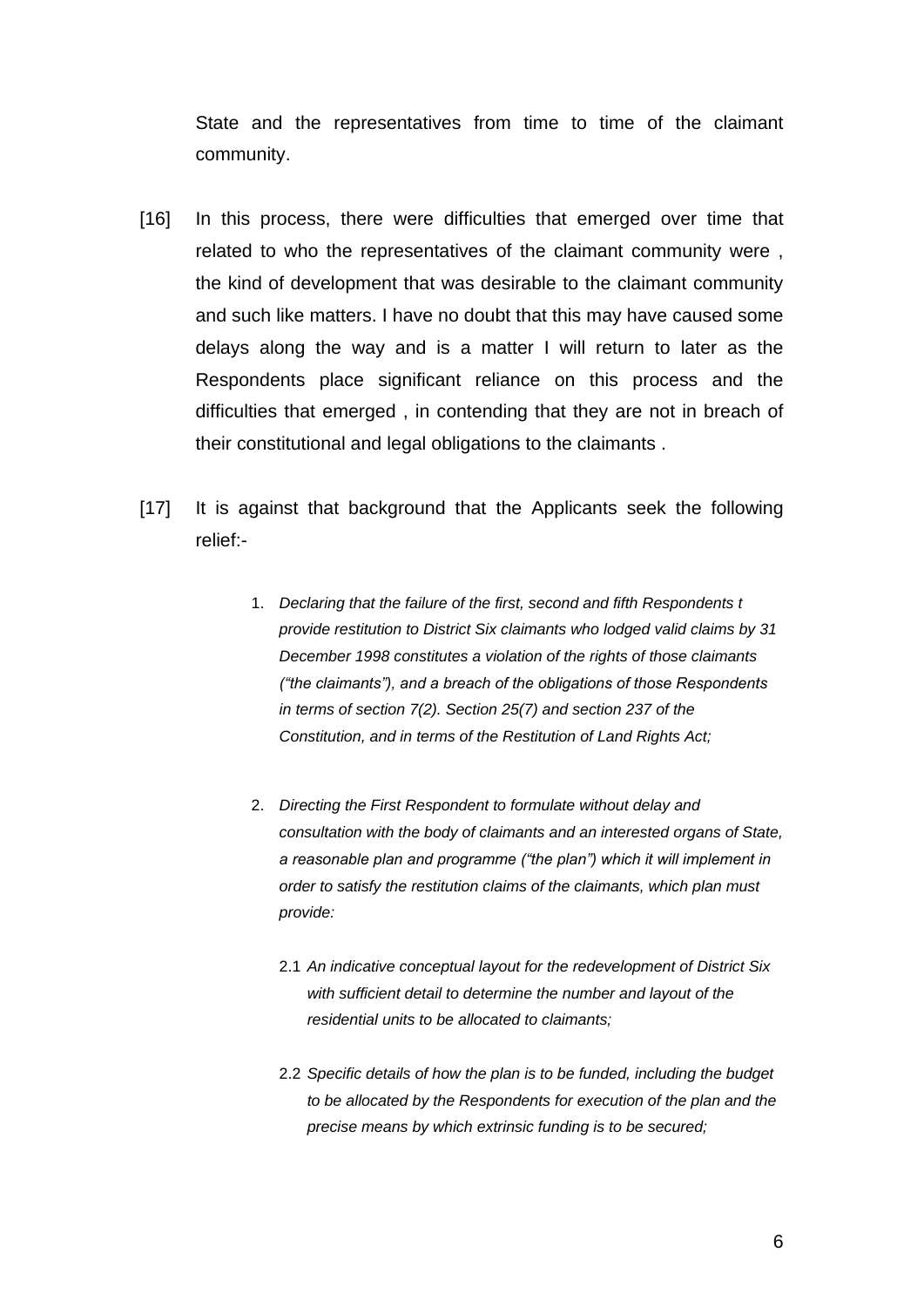- 2.3 *Estimated timeframes for implementation of the plan, broken down into appropriate intermediate milestone; and*
- 2.4 *The methodology that will be applied in allocating residential units among claimants.*
- 3. *Directing the First Respondent to deliver the plan to this Court within three months of the date of the order and thereafter to deliver to this Court at three monthly intervals a report stating under oath the steps that have been taken to implement the plan in the relevant period, until such time as the redevelopment of District Six is complete;*
- 4. *Directing that the Applicants may set the matter done for further hearing of hearings by the Court, on these papers supplemented as the Applicants consider fit, including (but not limited) for determination of whether the plan satisfies the constitutional and statutory obligations of the First, Second and Fifth Respondents;*
- 5. *The First, Second and Fifth Respondents, are to pay the costs of the application, including the costs of two counsel.*
- [18] The First, Second and Fifth Respondents do not oppose the relief sought in paragraphs 2 to 4 of the Notice of Motion and an order was accordingly made on the  $26<sup>th</sup>$  November 2018 in terms of those paragraphs of the Notice of Motion. The remainder of the relief sought is opposed.
- [19] The issues for determination are:
	- *a) Whether the Applicants have made out a case for the grant of a declaratory that the Respondents have violated the rights of the Applicants and are in breach of their obligations in terms of the Section 25(7) of the Constitution and the Restitution Act.*
	- *b) The costs of the application.*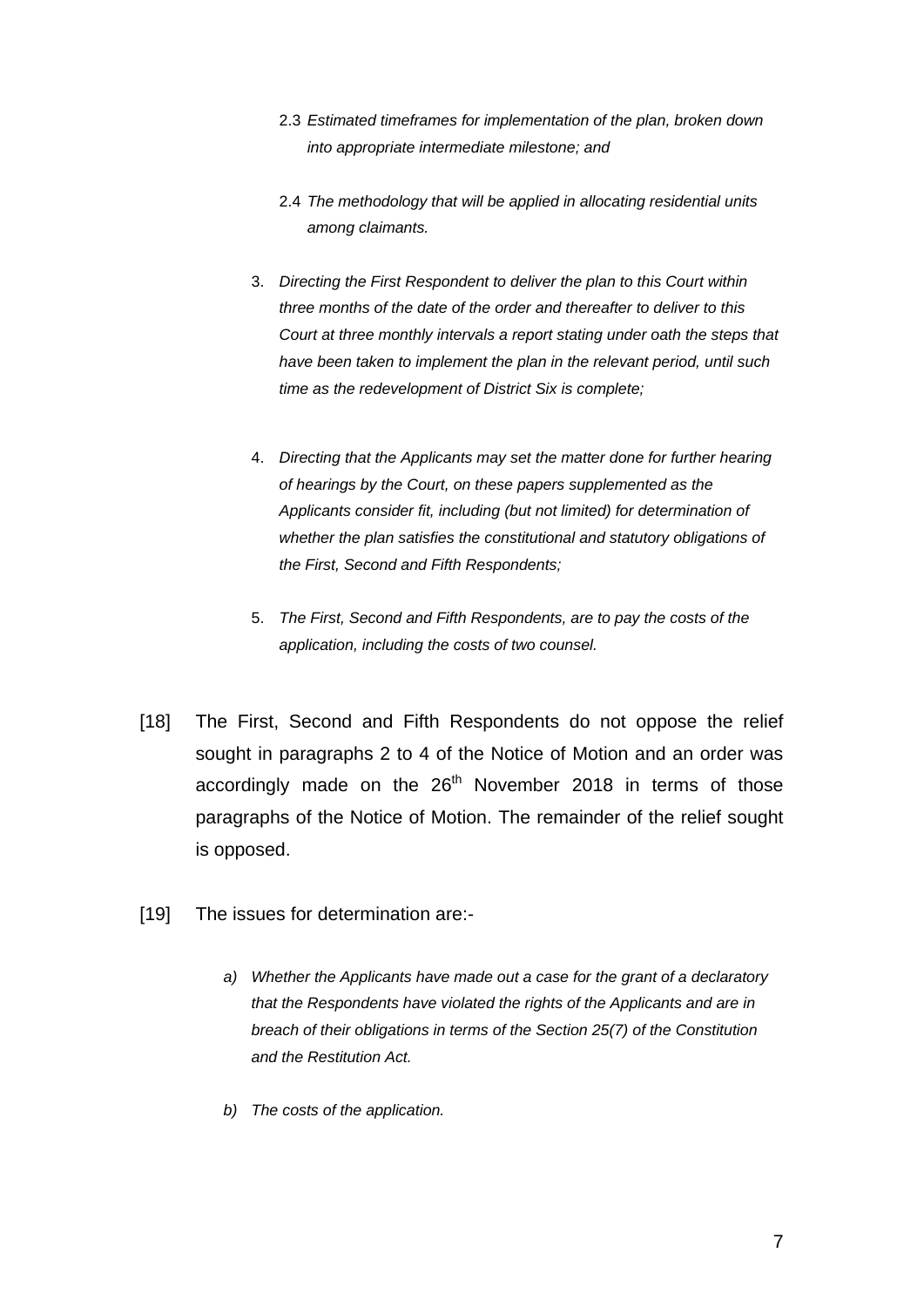## **The declaratory relief**

## **The case for the Applicants**

[20] The Applicants contend that given that the claimants are still awaiting restitution in the form of a house in District six coupled with the admission by the Respondents that they (the Respondents) do not have a plan in respect of how restitution is to be effected to the claimants must mean that the respondents are in breach of their constitutional and legal obligations.

In addition, they point out that the stance taken by the respondents on the papers is that restitution , by handing over land and payments to the claimants, had occurred in 2002. This they point out is a submission so fatally flawed that it evidences the stance that the Respondents adopt that they owe no legal or constitutional obligation to the Applicants. The Applicants argue that this erroneous conclusion arrived at by the Respondents in itself justifies the need for a declarator that at the very least spells out the legal and constitutional obligations of the Respondents as well as their failure to comply with them.

- [21] In argument Mr Rosenberg for the Respondents placed on record that the Respondents no longer took the view that they had fulfilled their restitution obligations in 2002 and in fact conceded that such obligations remained outstanding to the large majority of claimants.
- [22] The Applicants also take the view that whatever arrangements were arrived at or entered into between the Respondents and the claimant community , the legal and constitutional obligation that rested on the Respondent's to effect restitution was not and could not in any manner be changed by such arrangements. Commendable as such an approach is, it does not absolve the Respondents from their legal obligation to effect restitution, which is an obligation they have to each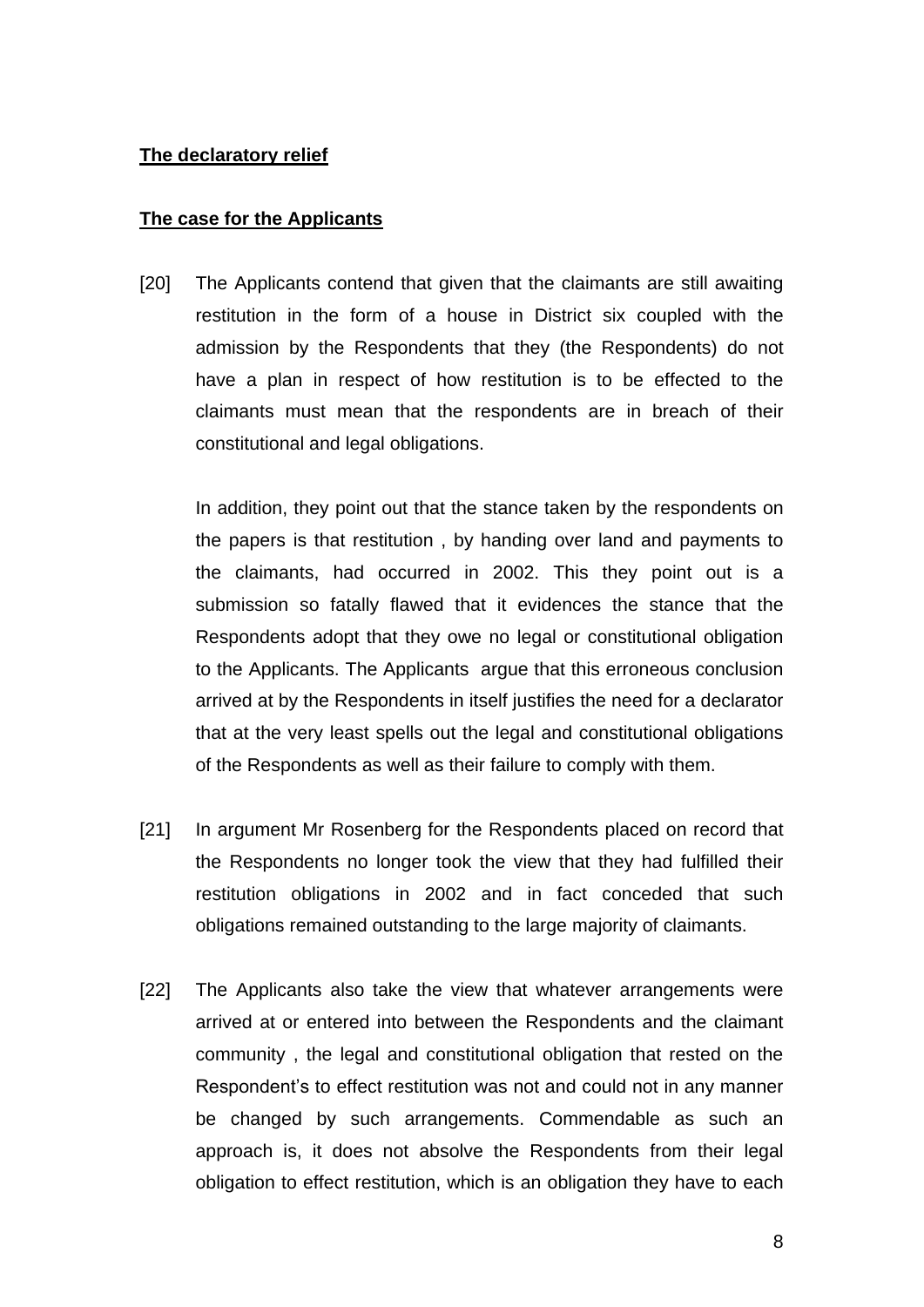individual claimant who has opted for a house in District Six duty and which simply cannot be discharged by any agreement with a representative body. The Applicants contend that the right to restitution vests in each claimant and it is a right each individual claimant is entitled to assert as against the State.

[23] Finally, the Applicants contend that given the injunction in Section 237 of the Constitution that all constitutional obligations must be performed diligently and without delay, the reality that 20 years after filing their claims the majority of claimants still await restitution, can only lend itself to the conclusion that the Respondents are in breach of their constitutional obligations to the claimants and that such a breach constitutes a violation of the rights of such claimant.

### **The case for the Respondents**

- [24] The stance of the Respondents is that even though it consented to the relief that related to the granting of a structural interdict with reporting timelines, it contends that the concession to such relief was not premised on an acceptance that it was in breach of its legal and constitutional obligations to the claimants.
- [25] In this regard, it accepts that it continues to carry the obligation of restitution it owes to those claimants who are still without a house in District Six (as opposed to the position it took in the Answering Affidavit that it had fulfilled its restitution obligations by handing over land and paying compensation).
- [26] While it accepts that only some 139 residential units have been completed, it states that it has since about 2002 worked closely and diligently with representatives of the claimant community in formulating development plans for District Six and that the slow progress can be attributed to a number of factors including:-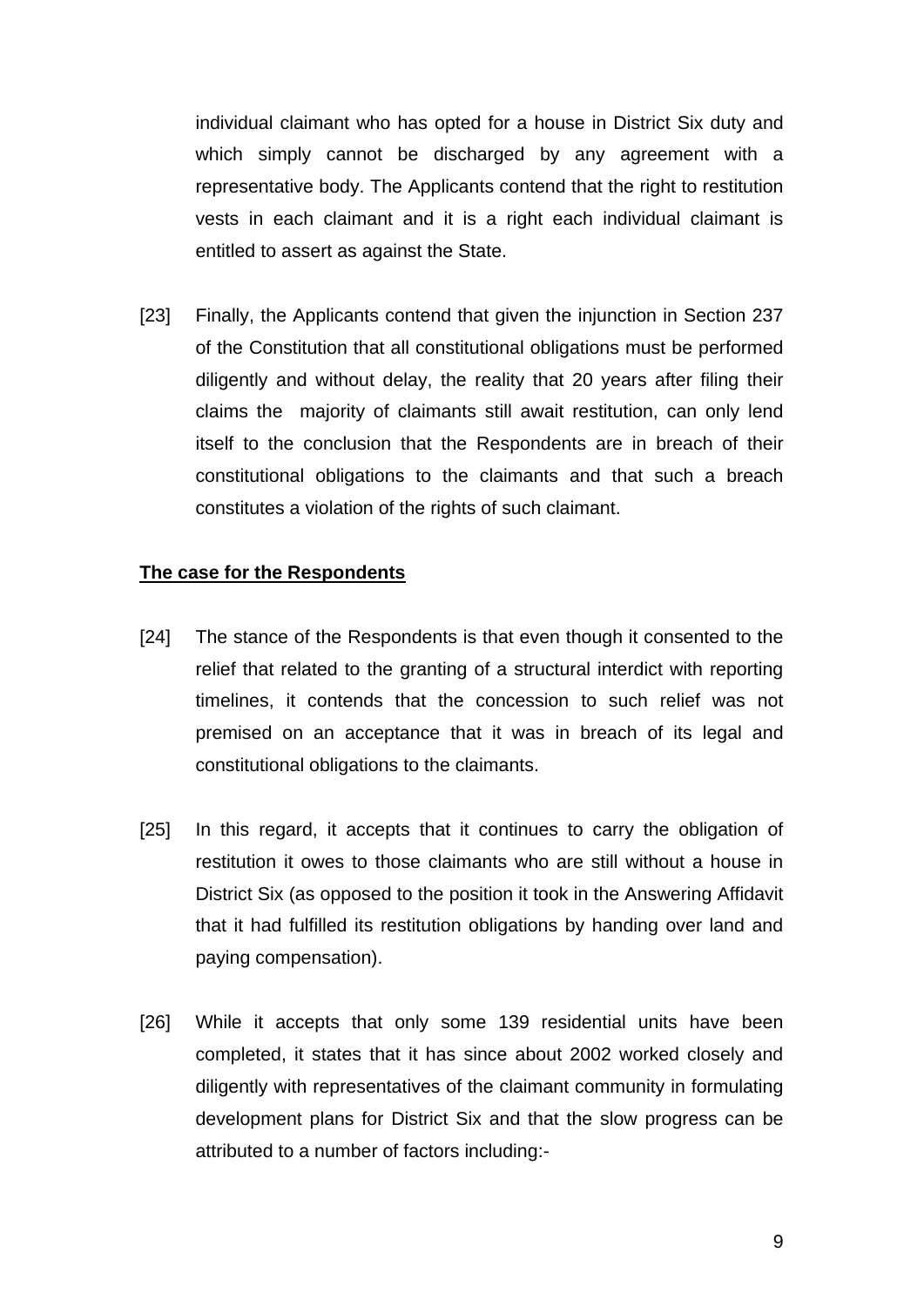- a) Differences among the claimant community and the creation of break- away groups and questions about representatives
- b) On-going changes in the needs and desires of the claimant community with regard to the proposed development in District 6 resulting in uncertainty in finalising development plans.
- c) While it admits that the Applicants were advised, prior to the launch of this application that there was no program and timeframes for the completion of the project, the Respondents were nevertheless involved in a consultative process with representatives of the claimant community.
- [27] In addition, it was argued on behalf of the Respondents that as there was no dispute on the legal issue, there was no need for a declarator to be issued and its granting would in addition not serve any purpose.

### **Analysis**

[28] Section 237 of the Constitution provides that all constitutional obligations must be performed diligently and without delay. That this should be so is self-evident. Compliance with the supreme law affirms and validates the law while dilatory conduct not only undermines that law but also deprives the bearers of constitutional rights of timeous performance of the obligations owed to them. It must follow that a relatively young and fragile democracy such as ours must ensure that the letter and spirit of the Constitution is internalised into the DNA of the State and the rest of society. A strong commitment to performing constitutional obligations without delay, diligently and conscientiously contributes not only to the consolidation of democracy and greater respect for the Constitution but also engenders confidence amongst all that the law can and does indeed work and that the imperatives contained in the Constitution are much more than paper promises but promises of substance that can be enforced. It is in this regard that Courts carry an important duty in respect of Section 237 of the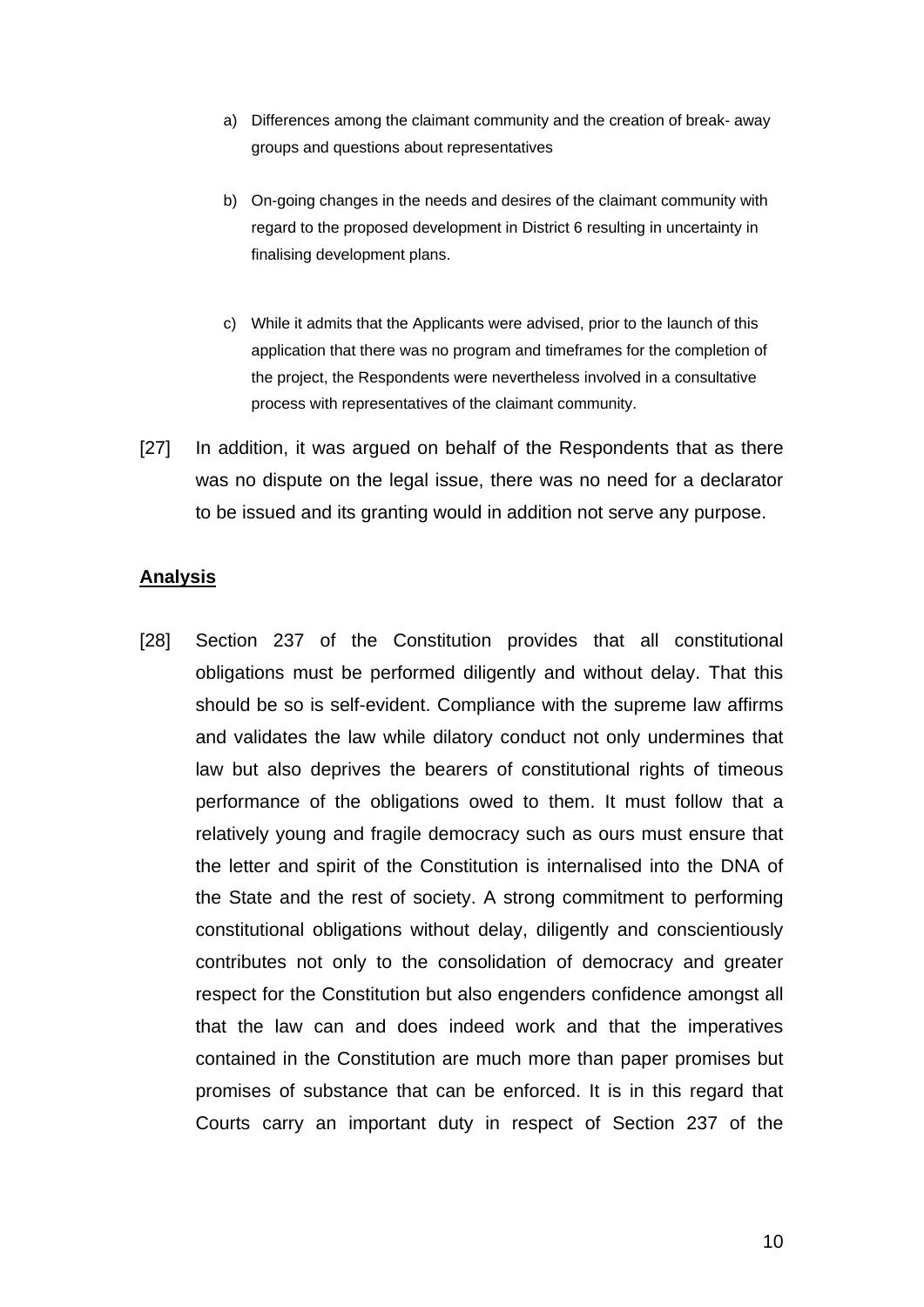Constitution in ensuring that there is compliance with the imperatives of diligence and non- delay .

[29] This Court described its powers in respect of the granting of declaratory orders as follows in:- *Transvaal Agricultural Union v Minister of Agriculture and Land Reform and Others (National Land Committee, as Amicus Curiae) (No 1) 2003 (4) SA 397 (LCC).*

> "*In general, a declaratory order may be sought where there is a clear dispute or uncertainty about the validity or the effect of administrative action. The power of this Court to grant declaratory orders under Restitution Act is subject to restrictions. The following are relevant to this case. First, the application must be at the stance of a person who is 'interested' in the question of law, which is at issue in the case. Secondly, all persons on whom the order will have a binding effect must be cited. Lastly, the courts must, by exercising a discretion, be satisfied that it is desirable to grant an order. The courts discretion on whether or not to grant an order sets in only after the other requirements for such an order have been met*.

[30] When exercising its discretion this court considered the applicable general principles and held that:-

> "*The Court would not readily grant a declare order where there is no real dispute on the question of law at issue in the case, or where the legal positon*

> *is* clearly set out in the applicable statute. It would be reluctant to grant a *declaratory order that is not specific to a particular set of facts. The applicant attempted to justify its prayers by setting out, at great length, some examples of actual occurrences. Because the parties involved in those occurrences have been cited, the Court cannot make any orders based on them. Declaratory orders granted in general terms, without reference to particular factual circumstances, could still leave the rights of parties involved in the*  land restitution process vague and undetermined. It would be difficult, if not *impossible, to formulate orders which would cover every conceivable permutation of the restitution process."*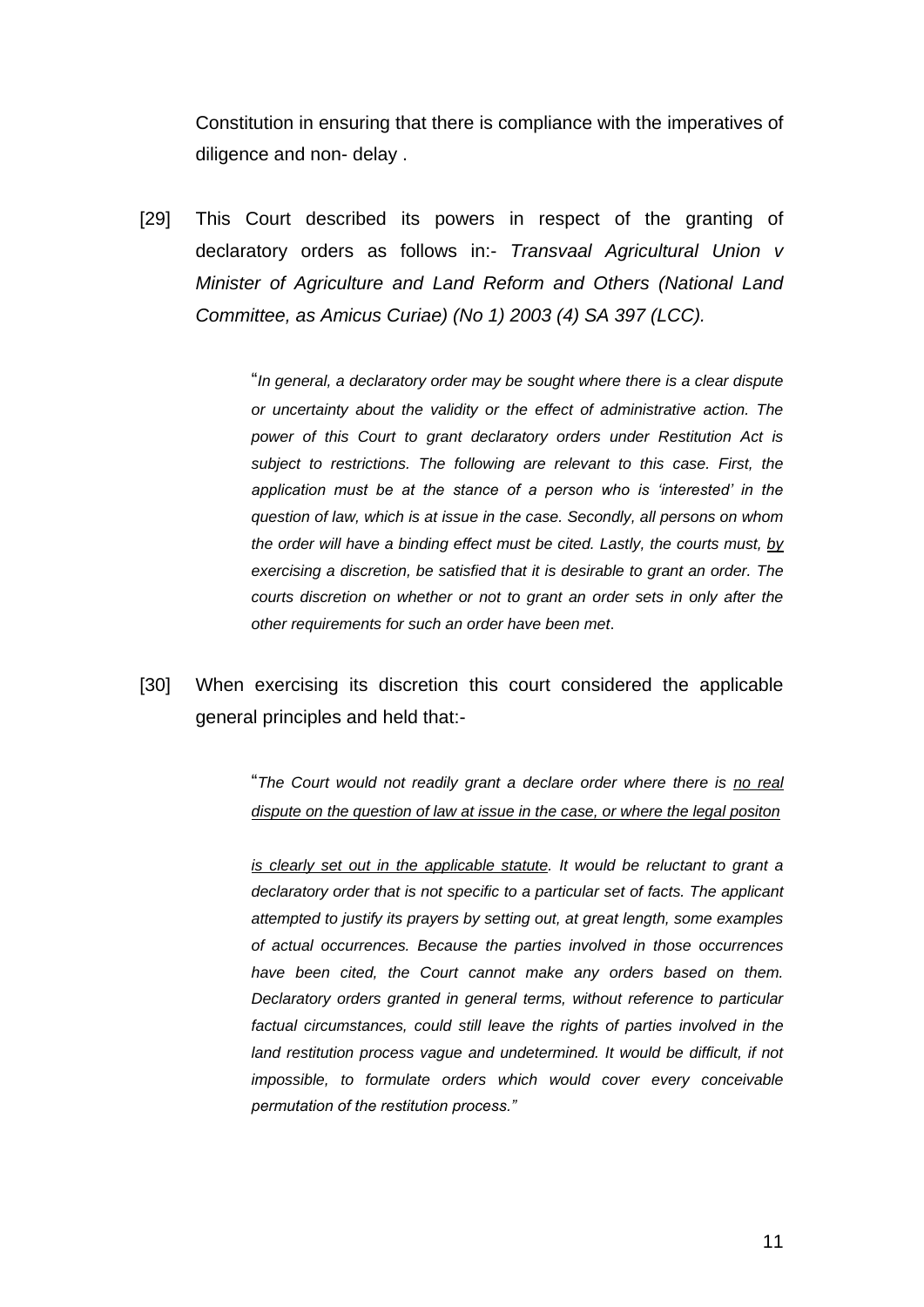- [31] That being the case and leaving aside for a moment whether on the facts a case is made out for a declaratory, it is clear that on the papers the parties were at considerable odds with regard to the question of whether the Respondents owed a legal obligation to the Applicants with regard to restitution after making land for houses available . It will be recalled that the Respondents stance was that it effected restitution in 2002 by making land available and paying compensation while it remained the stance of the Applicants that the Respondents obligations to the claimant community in respect of restitution continued to remain unfulfilled.
- [32] While Mr Rosenberg indicated in argument that the Respondents no longer took such a stance, it remains incomprehensible how they could have embraced such a stance in the first instance when it was not in dispute that some 80% of claimants who had opted for a house in District Six, were still without one when the Respondents deposed to their Answering Affidavit. On this basis alone, there is merit in granting a declaratory to at the very least clarify the legal and constitutional obligations owed by the Respondents' to the Applicants. In the absence of any explanation for the change of stance on the part of the Respondents' as well as how they came to adopt such a startling and untenable legal stance on the issue of restitution on the papers I am inclined to grant a declaratory to that effect. Its effect would be to assert unconditionally that each claimant is owed a duty by the Respondents to be provided with a house and until such time that happens the duty of the Respondents remain on going and unfulfilled. It is knowing , understanding and internalising that legal duty in the interventions the Respondents make – something which certainly on the papers appeared to be absent from the approach of the Respondents in responding to the relief claimed in these proceedings .
- [33] What then follows is a determination whether a declaratory is also desirable in respect of the contentions that there was a breach by the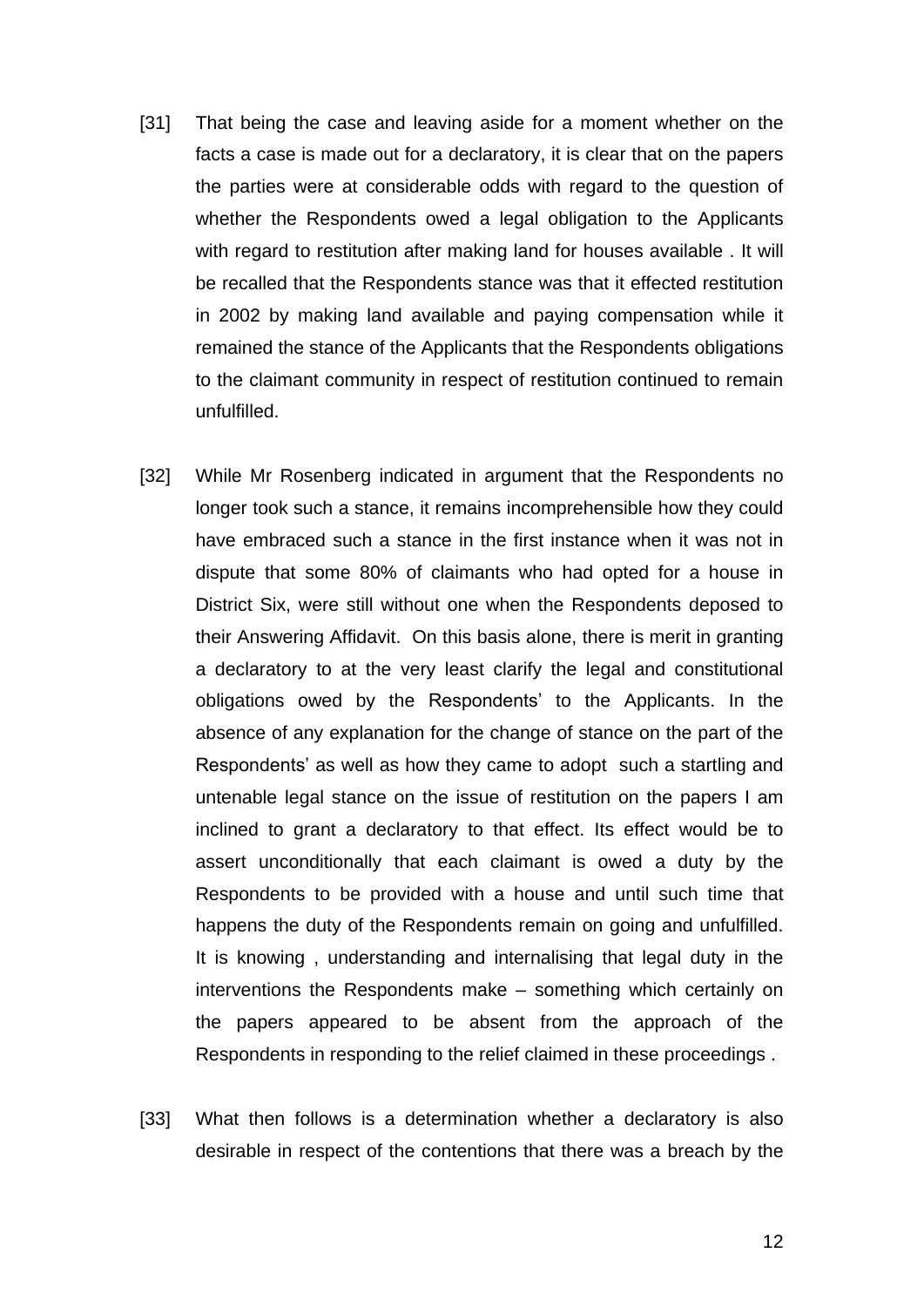Respondents of its constitutional obligation and a violation of the rights of the claimants.

[34] While the collaborative efforts between the Respondents and the claimant community were commendable, it did not and could not have the effect of changing or diluting the legal nature of the obligations the Respondents owed the claimants. The Constitutional Court cautioned that the State cannot contract out of its obligations in AAA Investments v Micro Finance. (*AAA Investments (Pty) Ltd v Micro Finance Regulatory Council And Another 2007 (1) SA 343 (CC*).

> *"[40] Section 8(1) of our Constitution renders the Bill of Rights applicable to the Judiciary, the Legislature and organs of State. An organ of State is, among other things, an entity that performs a public function in terms of national legislation. The applicability of the Bill of Rights to the Legislature and the Executive is unconditional as t function; the Bill of Rights is applicable to it regardless of the function it performs. Our constitution nears, as in Canada and United States, that* government *cannot be released from its human rights and rule of law obligations simply because it employs the strategy of delegating its functions to another entity.*"

- [35] That being the case Mr Rosenberg accepted in argument that perhaps in their desire to work collaboratively with the claimant community, the Respondents' may have given up or yielded some of the power and authority they have to others . While this may be understandable, it may also help explain the attitude and the approach of the Respondents in taking a secondary position in relation to the restitution process. Ultimately, the Respondents must deliver on the promise of restitution. They may seek to do so in a collaborative fashion to the extent that that is possible but that does not detract from the on-going duty they carry to each claimant.
- [36] It is in the discharge of that duty that they have failed. Their failure lies in the non-delivery of homes to successful claimants some 20 years after claims were submitted ; their failure lies in the reality that even 20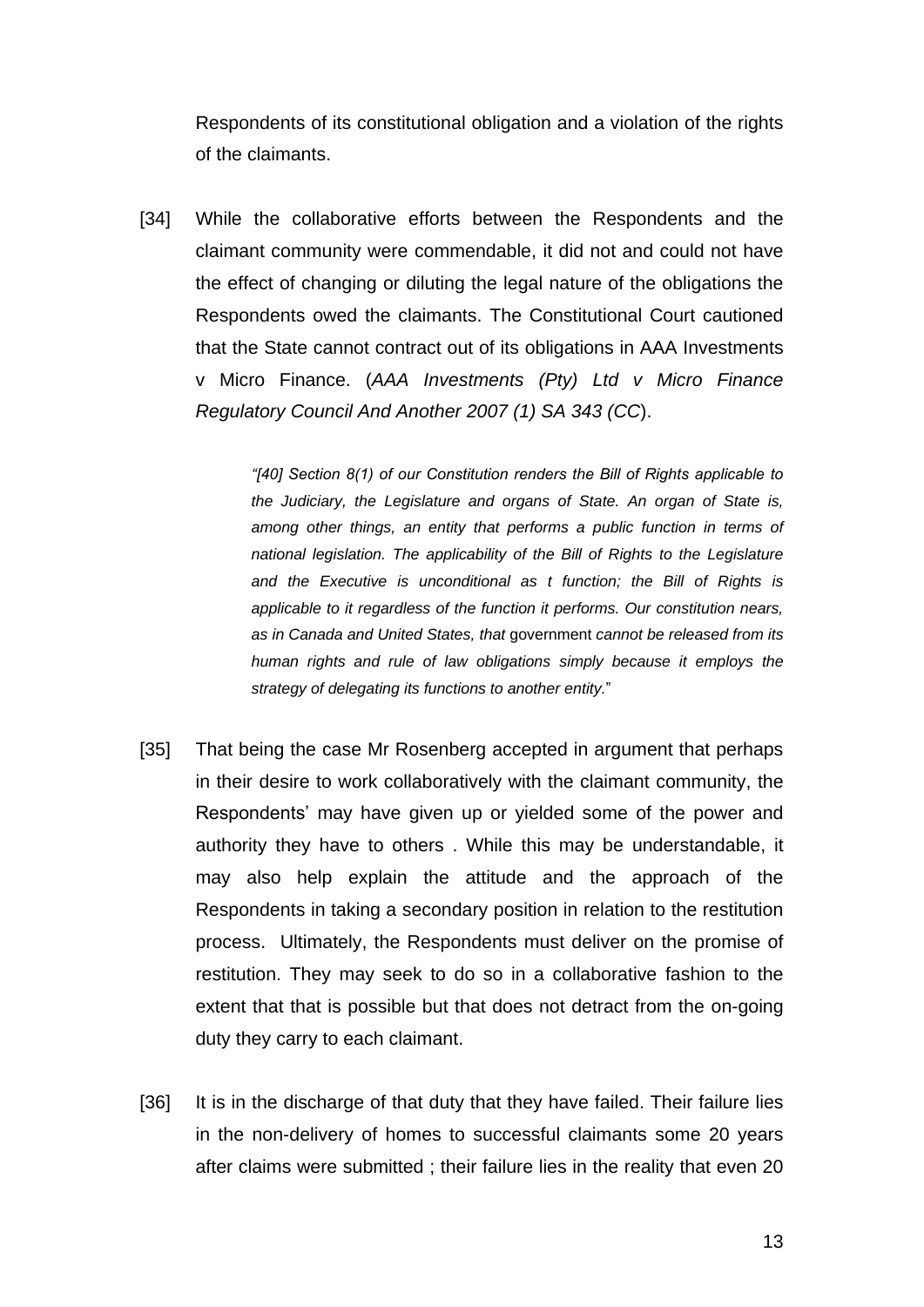years later there is no plan and no timeline for the adoption of such a plan ; their failure lies in the inability to recognise and to properly respond to the plight of the claimants as opposed to a legal response that says we have complied (retracted during the hearing of the matter).

[37] Given the history of the dispossession and the enormous political and legal imperative to make good on the redress the Constitution promises, the failure becomes even more telling and my view is that a proper case has been made out for the relief the Applicants seek in the form of a declaratory order.

### **Costs**

[38] Given the conclusion I have arrived at in respect of the declaratory relief sought, there is no reason why the Respondents should not be ordered to pay the costs of the Applicants including the costs of two counsels. I intend to make such an order.

## **Concluding observations**

[39] As this judgment noted earlier District Six was place where real people lived – one such person is Mr Mogamat Hanslo who at the age of 76 speaks about his hopes and dreams in the following terms.

*"Life in District Six was good. The neighbours cared for each other. It was my experience that there was no racial or religious discrimination among the community.*

*Life before and after the forced removal are incomparable.*

*To date, I have received no compensation in any form from the government for the removal. Even if I was compensated, no one could ever fully restore the damage my Family and I had to endure as a result of the forced removals.*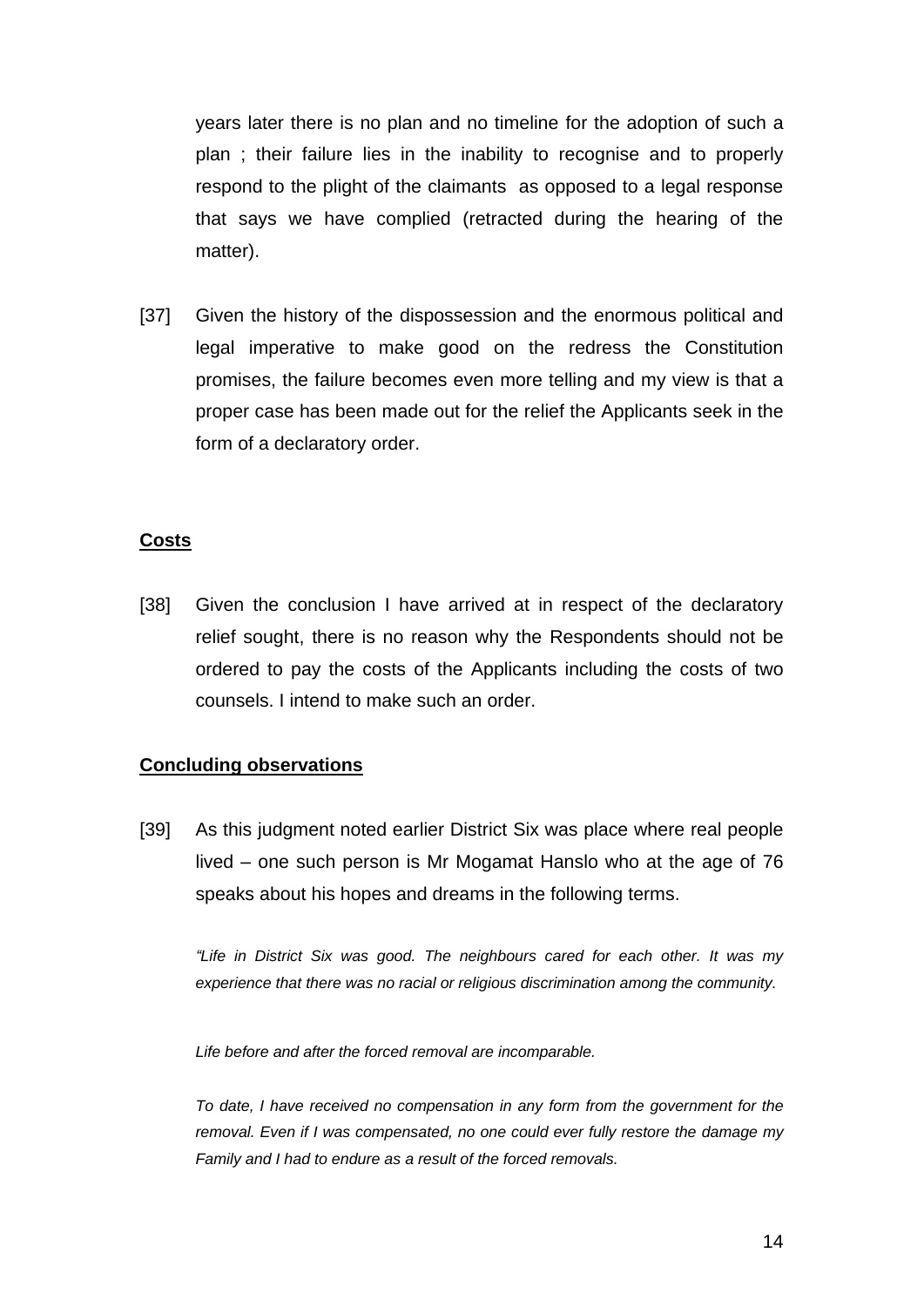*I am now 76 years old and my health is not good. In 1998, my doctor told me that I would need a heart transplant. I have a heart problem; my left ventricle is malfunctioning. I also have Meniere's disease, an inner ear disorder that causes episodes of vertigo (spinning), which makes driving dangerous. I therefore need to live closer to a hospital than I currently do. If II were in District Six again, I could utilize the new District Six Community Heath Centre which has recently opened.*

*It is my desire to return to District Six with my family and be united with my community before I pass away."*

[40] It is hoped that Mr Hanslo will be able to experience the dignity of returning in justice to the place he has never stopped calling home.

## **Order**

- 1. It is declared that the failure of the first, second and fifth Respondents to provide restitution to District Six claimants who lodged valid claims by 31 December 1998 constitutes a violation of the rights of those claimants ("the claimants"), and a breach of the obligations of those Respondents in terms of section 7(2). Section 25(7) and section 237 of the Constitution, and in terms of the Restitution of Land Rights Act;
- 2. The First, Second and Fifth Respondents, jointly and severally the one paying the other to be absolved, are ordered to pay the costs of the application, including the costs of two counsel.

**N J KOLLAPEN JUDGE: LAND CLAIMS COURT**

\_\_\_\_\_\_\_\_\_\_\_\_\_\_\_\_\_\_\_\_\_\_\_\_\_\_\_

#### **Appearances**